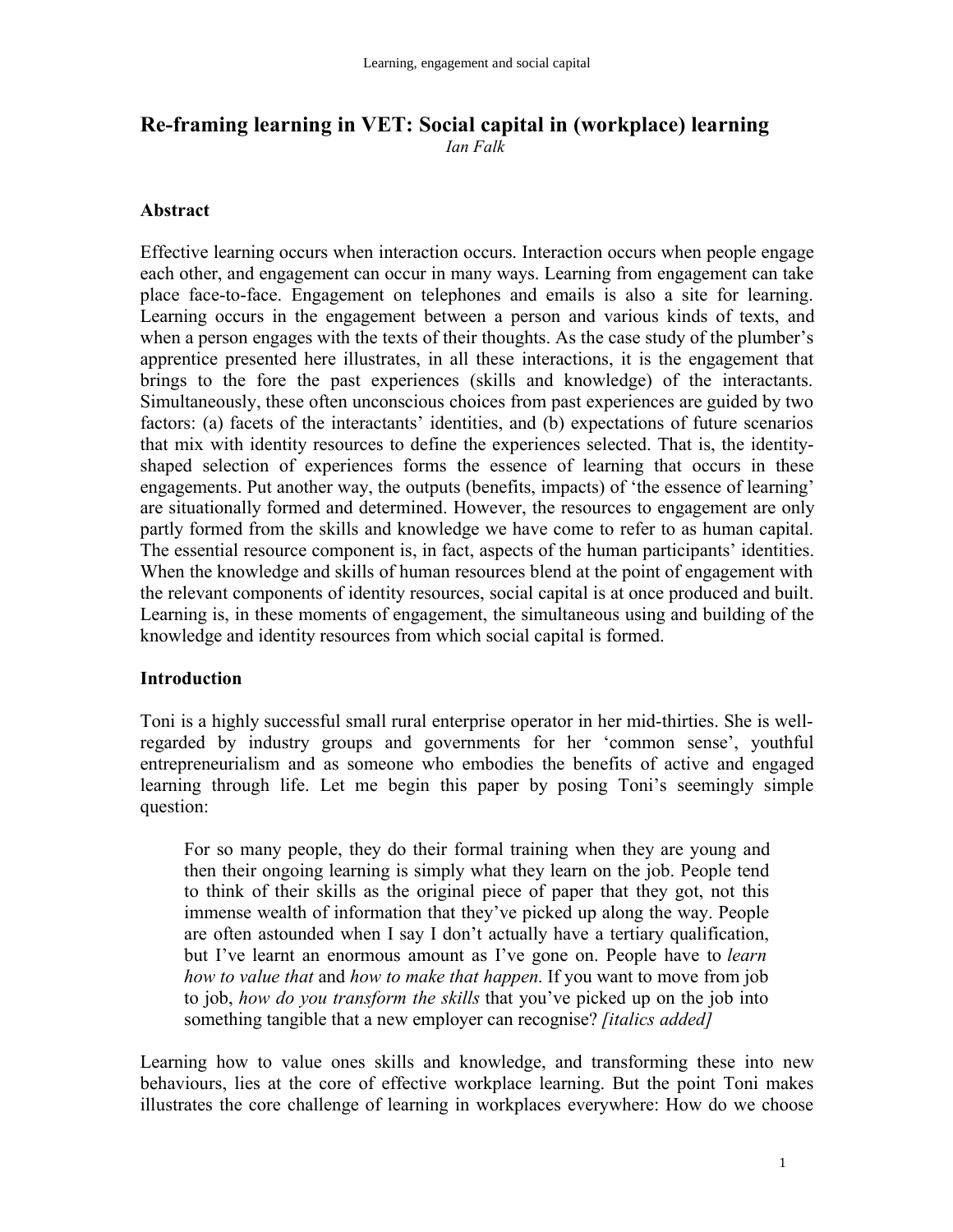which of our array of existing learnings to "transform" into productive future actions? How do we "make that happen"? This paper illustrates these *how* dimensions by explaining the role of a long-missing essence that facilitates this change – identity.

Learning occurs when interaction occurs. Interaction occurs when people engage each other, and engagement can occur in many ways. Learning from engagement can take place face-to-face. Engagement on telephones and emails is also a site for learning. Learning occurs in the engagement between a person and various kinds of texts, and when a person engages with the texts of their thoughts. In all these interactions, it is the engagement that brings to the fore the past experiences (skills and knowledge) of the interactants. Simultaneously, these often unconscious choices from past experiences are guided by two factors: (a) facets of the interactants' identities, and (b) expectations of future scenarios that mix with identity resources to define the experiences selected. That is, the identity-shaped selection of experiences forms the essence of learning that occurs in these engagements.

That is, the outputs (benefits, impacts) of 'the essence of learning' are situationally formed and determined. Formal qualifications provide a warrant to act in some cases, while personal skills and knowledge brought together by (and embedded in) appropriate identity resources provide the motivation for action.

Since, as I discuss in this paper, the essence of learning occurs in engagements, it is in the interests of all those involved in workplace learning to understand as much about this 'essence' as possible. What actually goes on when human beings muster relevant pools of their past and existing resources in engagements so as to pursue a future specific purpose? The resources to engagement, I argue here, are only partly formed from the skills and knowledge we have come to refer to as human capital. The essential resource component is, in fact, aspects of the human participants' identities. When the knowledge and skills of human resources blend at the point of engagement with the relevant components of identity resources, social capital is at once produced and built. Learning is, in these moments of engagement, the simultaneous using and building of the knowledge and identity resources from which social capital is formed.

The paper has three aims. First, I want to tease out some of the main terms used, such as learning, engagement and social capital. Second, I will illustrate the points made through reference to a workplace learning event. Finally, I will bring these strands together in a discussion about the essence of learning engagement, namely the blending of physical, human and social capital in integrated human learning.

Let me now unpack these ideas.

## **Learning, engagement and social capital**

I accept for the moment a broad notion of learning as a process of managing and producing change in individuals and their environments. These changes are articulated in the learning literature under different strands of research, only a few of which are mentioned here. They may be emphasised differently, for example, as knowledge or skills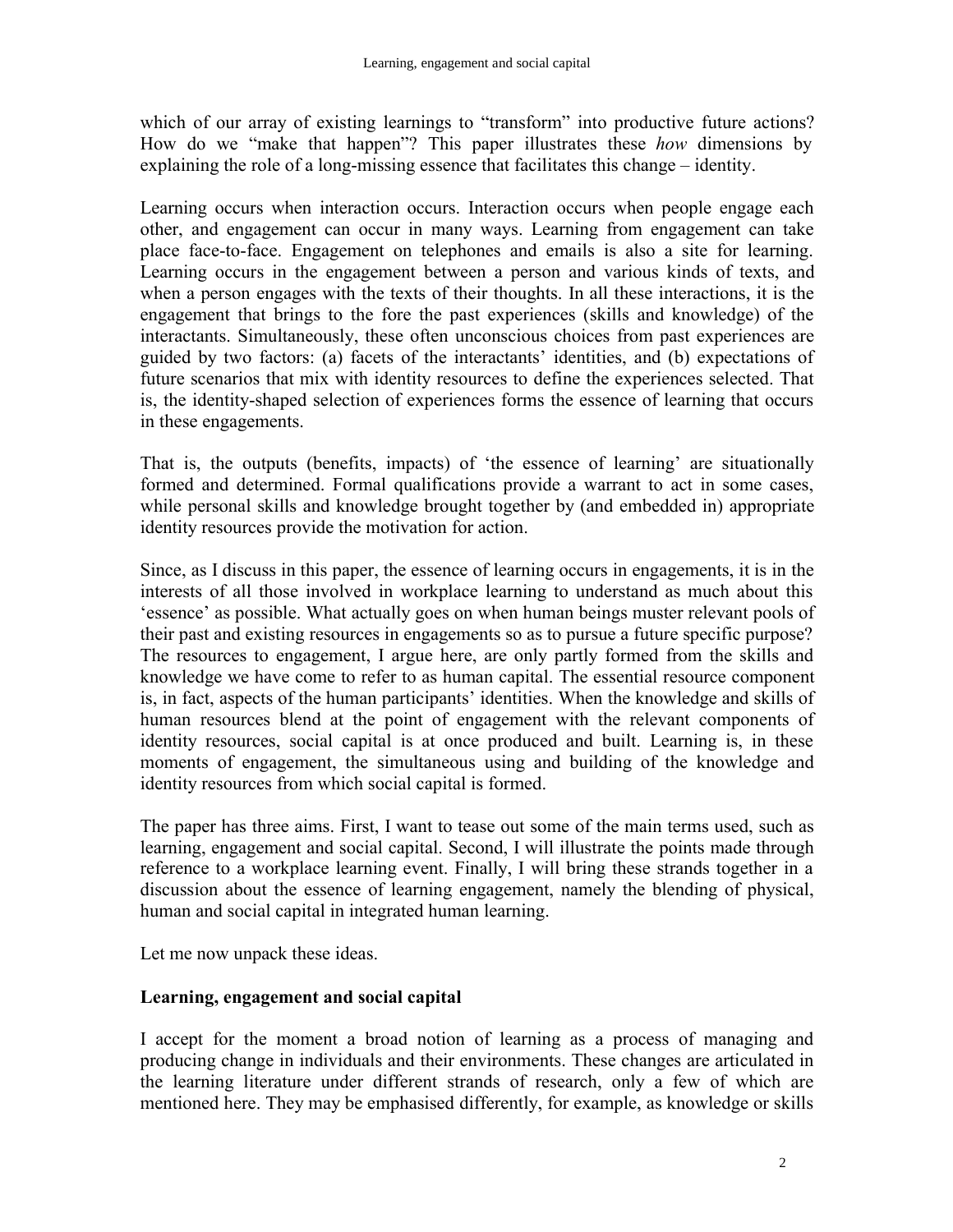acquisition (e.g., Bloom, 1956) cognition (e.g., Bransford, 1970; Gagné, 1985), adult learning (e.g., Brookfield, 1986; Candy, 1991; Merriam, 2001; Mezirow, 1994), learning for its own inherent worth (e.g., Fauré; 1972), learning as being a member of a community of practice (e.g., Lave & Wenger, 1991; Wenger, 1998) or learning as a reconfiguration of existing aspects of personal identity, knowledge and skills (e.g., Falk & Kilpatrick, 2000; Falk, 2001). In each of these emphases, learning is conceived of, and researched, differently. However, in this paper, I hone in on the latter, functional meaning for learning which, I believe, incorporates and articulates the others: that is, learning is the process of acquisition or reconfiguration of skills, knowledge and identity, which in turn assists the adoption of different roles or identities, resulting in a change in behaviour and/or a capacity to function using new knowledge, skills, values and attitudes within communities of practice.

Communities of practice (Wenger, 1998) are more than just groups of individuals learning *from* and *with* each other. They are groups of individuals where learning occurs *between* the group members. In workplaces everywhere, people interact and engage with each other and the texts and technologies of their work. Boden (1994) makes the point that the problem of recent social science has been "to treat abstract patterns of social relations as structure and everyday processes as *something else"* (p. 204, original italics). Here, read 'communities of practice' as 'structure', and 'everyday processes' as 'learning engagements'. "Instead", Boden continues, "they are one" (p. 204). That is, a community of practice and the learnings that occur within it are, in fact, mutually constituting, where "the single web of reality is woven, moment by moment, out of the practical structures of everyday life" (Boden, 1994, p. 204). That is, the views of learning in this paper are complementary to those of communities of practice, each showing a different aspect of a holistic learning environment.

The significance of the learning theory surrounding communities of practice lies as much in its implications for practice as for its abstracted account of social learning as commitment to group values and associated practices. However, the researcher's gaze has remained mainly on individuals rather than embracing the fullness of implications of learning in communities of common interest. Even when we discuss communities of practice, for example, our focus is usually still on the role of individuals within that wider group. The problem is that we understand, and rightly I believe, that the *repository* of learning outcomes lies 'in' individuals, while the *act of learning* is one of interaction – of engagement between partners in the learning act. In this paper, I ask the reader to share what it means to re-focus our gaze on the *act of learning engagement* itself rather than on the individuals who are engaging with each other.

Aspects of the learning theory outlined in this paper resonate with the theoretical literature on distributed learning (e.g., Lave & Wenger, 1991). The truth of this distribution, however, lies in *how* these distributed resources are utilised, *at what point* the resources are deployed, and *which of a larger pool of resources* are drawn on for which engagements. Learning only occurs in the act of engagement with individuals and each other, as well as the tangible, physical and inanimate objects that are implicated in the engagement, such as tables and chairs, computers and books. We all have to sit, lie, stand, walk and think somewhere, on something, in somewhere. In all these locations and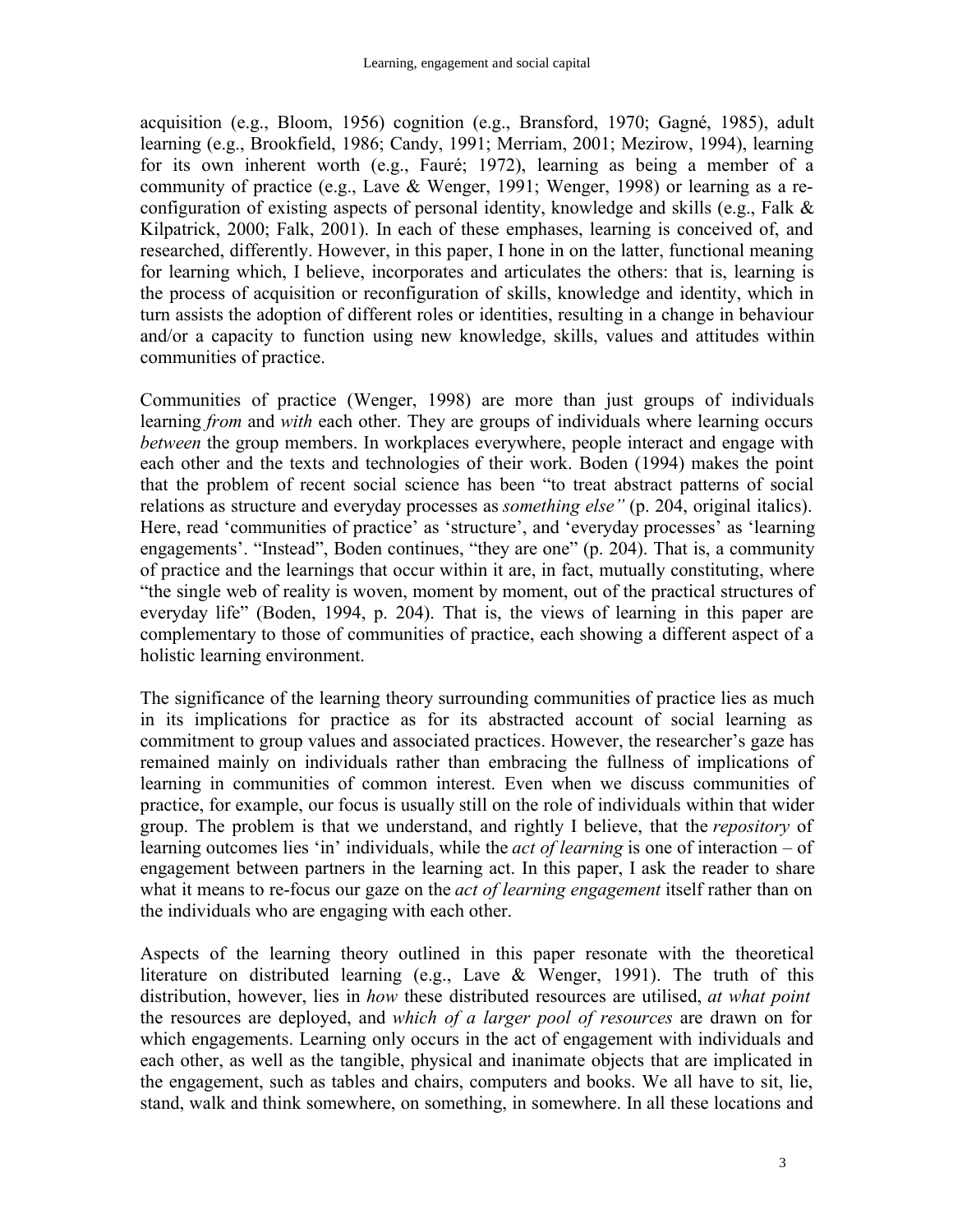social situations, we are, all the time, 'being' someone – playing a role, being a boss, being a clerk, being a female or a male, being a team player, being an engineer, displaying a particular ethnicity, doing a good job, playing the fool, displaying our identities, skills and knowledge as we do so. Engagement is the engine room of learning, and it is the place where we become someone different in subtle and not-so-subtle ways through that learning. These identity resources that emerge during the change processes we refer to as 'learning'; in addition, the notion of identity resources provides the explanatory underpinning to 'transformational learning' (e.g., Mezirow, 1994) – when skills, knowledge and the capacity to see oneself as being and doing something differently come together and influence action.

In summary of this point, the process of engagement, I argue, is when learning occurs. Knowledge, skills and identity resources available for the learning are identified in the following paragraphs to be 'social capital'. 'Engagement' is a term I use for those meaningful interactions, also clarified in the following paragraphs, between people and organisations when learning occurs. These interactions both building and use the networks, common values and trust commonly included in the term 'social capital'.

There is some agreement in the literature as to a definition of social capital. In general terms it is agreed to refer to the social values (norms), networks and trust (Putnam, 1993) that resource a group's purposeful action. Woolcock (1998, p. 155) describes social capital as "encompassing the norms and networks facilitating collective action for mutual benefit". Portes (1998, p. 7) observes that, "whereas economic capital is in people's bank accounts and human capital is inside their heads, social capital inheres in the structure of their relationships". Others emphasise one aspect over another, for example Fukuyama (1995) focuses on trust. Beyond these broadly-based definitions, however, there are different ways in which the idea of social capital is mobilised, and I will deal with one of these that underpins the important assumption that, if social capital exists, then it must have been built. Where? How? By whom? When? Why?

These questions are addressed in research into the production and use of social capital and its relationship to learning (e.g., Balatti & Falk, 2002; Brown & Lauder, 2000; Coleman, 1988; Falk, 1997a; Falk, 1997b; Falk & Harrison, 1998; Falk & Kilpatrick, 1999; Falk & Kilpatrick, 2000; OECD, 2001a). In a real sense, this research picks up on the Portes formulation (see previous paragraphs) of social capital by finding how to get the human capital 'out of peoples' heads' through social capital as resources for engagement. The research has developed a theoretical model (see Figure 1) showing how people are engaged in learning as they solved problems across differing socio-cultural situations in their everyday lives.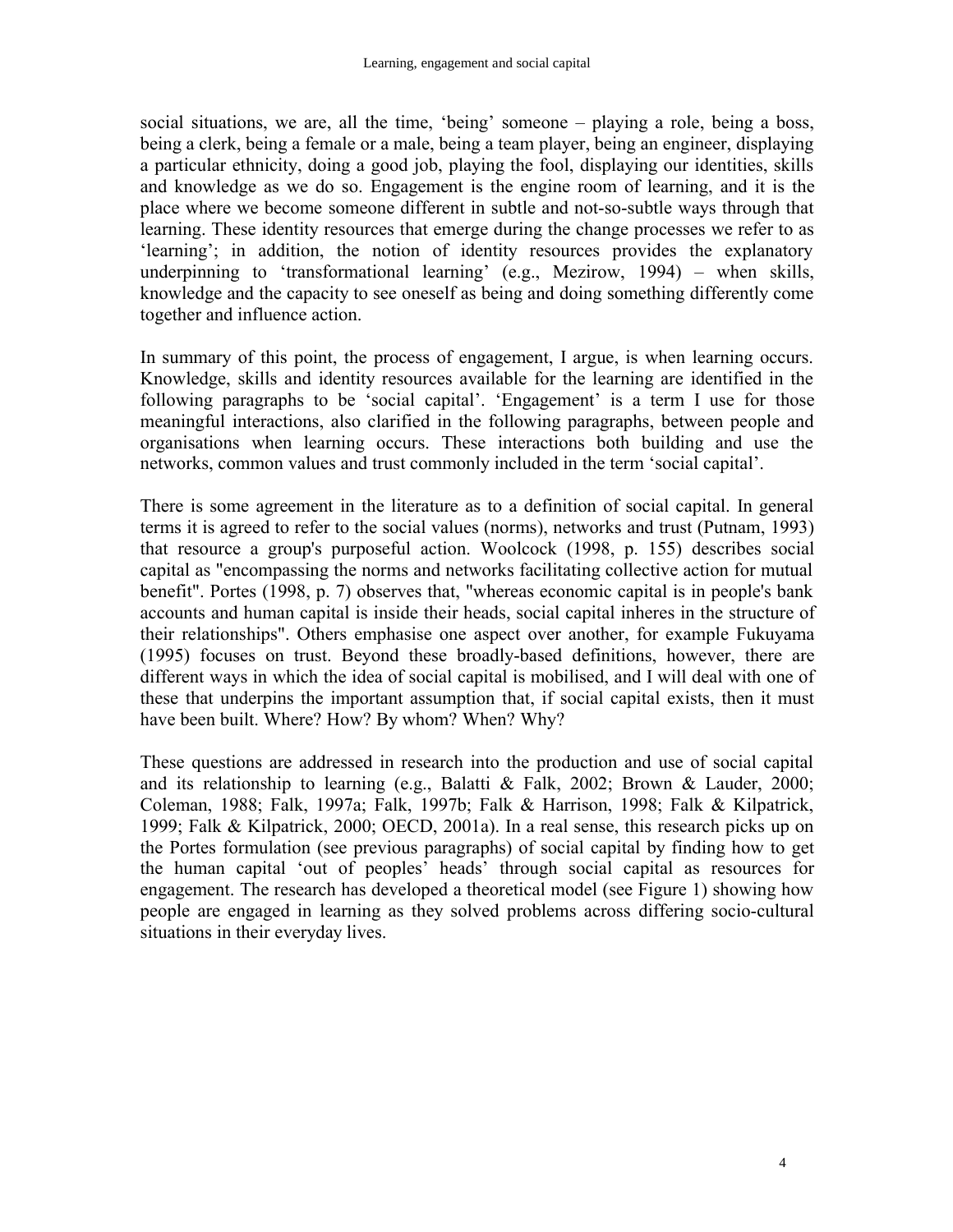

**Figure 1: Building and using social capital, Falk & Kilpatrick 2000.**

The learning here depends on the quality of the resources available for these people to draw on in their differing network interactions, and the resources fall into two categories: 'knowledge' and 'identity' resources. Knowledge resources include knowledge of who, when and where to go for advice or resources and knowledge of how to get things done. Identity resources concern being able and willing to commit to purposeful action for the benefit of the community and its members, and more will be said about identity resources below.

Learning takes place while social capital is built. That is, learning occurs when the set of interactions utilizes existing knowledge and identity resources and simultaneously adds to them. 'Learning' occurs *in* the interaction/s. The three components of the model are (a) the interaction between participants, (b) the resources (social capital) potentially available to that interaction, and (c) the desired outcome of the interaction. As Balatti and Falk (2002) describe it, the

…desired outcome is the common purpose that unites and motivates the network or group (as small as two) to interact, and it is the purpose-in-hand that in fact defines the qualities of the social capital (knowledge and identity resources) drawn on in the interaction. That is, until the purpose is known and communally identified, then the constitution of the contribution of the individuals' knowledge and identity resources remains amorphous. (p. 287)

The common purpose can be under continuous negotiation, a characteristic Wenger (1998) identifies in communities of practice. The interaction can, but need not be, face-toface (it can be a phone interaction or by electronic mail) and it can be formal (e.g., a meeting) or informal (e.g., a chance meeting over the office photocopier).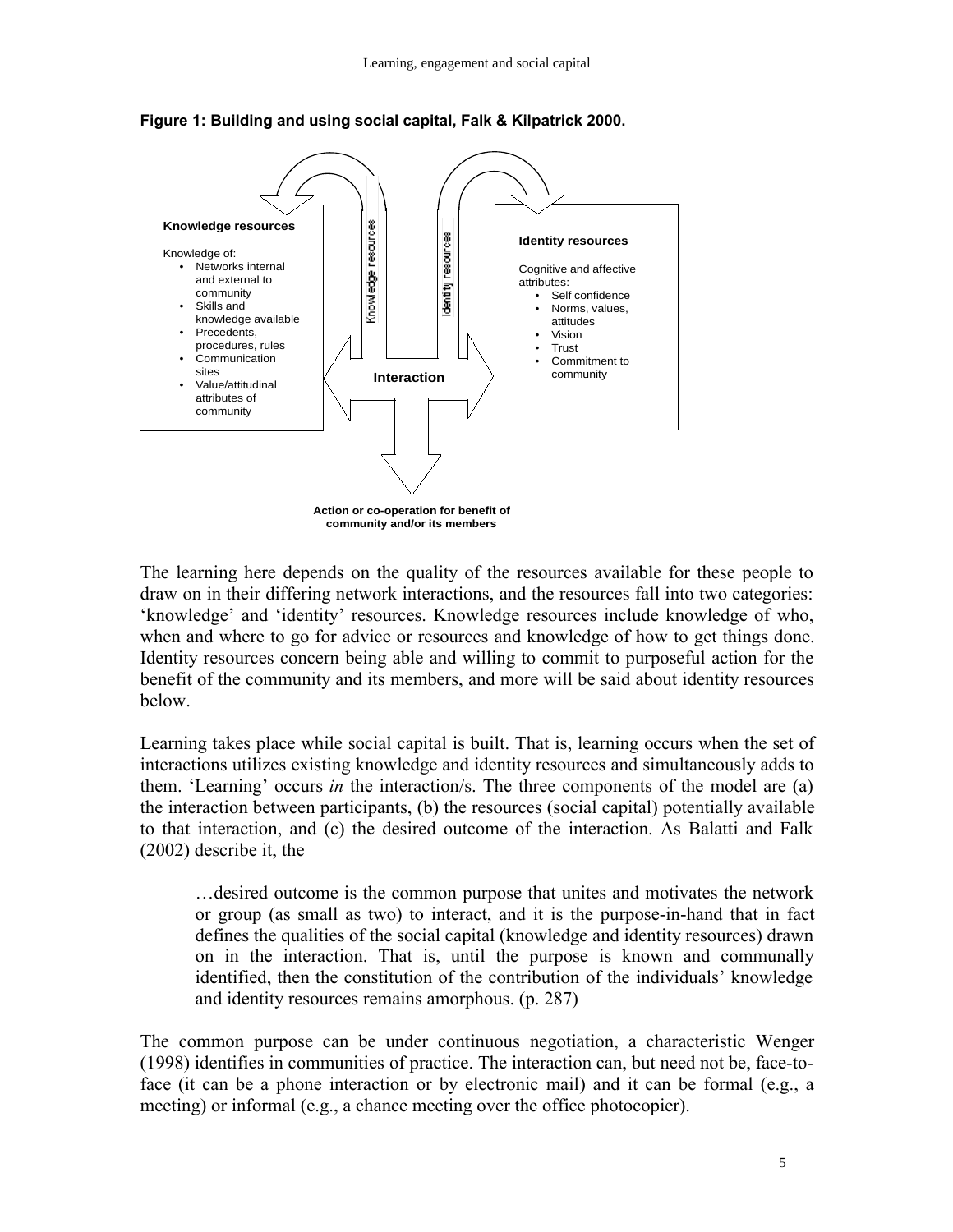In this view of learning, identity resources are described by Falk and Kilpatrick (2000) as the "common understandings related to personal, individual and collective identities" (p. 100). Lesser and Storck (2001) confirm the importance of the role of identity as an aspect of social capital development in workplace learning communities of practice:

…a sense of identity is important because it determines how an individual directs his or her attention. What one pays attention to is, in turn, a primary factor in learning. Therefore identity shapes the learning process. (p. 832)

The explanatory power of the Falk and Kilpatrick (2000) view of learning is, however, that it not only demonstrates that identity *is* a primary factor, but in fact shows *how* this is the case, and further, locates the *source* of its primary importance as resources-to-learning that have the capacity to be shaped so as to influence learning's impacts and benefits.

An additional benefit of the model lies in the way the common purpose for learning can be seen to influence the precise nature of the required learning resources. Balatti and Falk (2002) describe how the social capital available to the participants lies within the knowledge resources and the identity resources brought to the interaction by the participants. The specific subset of these resources used to achieve the desired outcome of any interaction that contributes to the common purpose constitutes the social capital *on and for that occasion*. That is, the social capital required for engaged learning is also situationally determined. It is likely that a different set of interactions, for a different common purpose, will draw on a different subset and configuration of available knowledge and identity resources. Therefore, Balatti and Falk (2002) find, "…mapping or measuring individual knowledge or identity attributes is of limited use without knowledge of the purpose towards which the resources are aimed" (p. 833).

So far, we have seen that the value of the social capital available to the participants in an interaction is determined by two factors: first, the match between the desired outcome and the collective knowledge and identity resources available to the interaction, and second, the nature of the interaction itself. The effectiveness of the learning interaction is determined by the situated processes that occur within the interaction and the conditions under which the interaction takes place.

As an example of how social capital is mobilised through learning, think of an instance of interaction between two people in a workplace – say a chance meeting over how to fix a jam in the new photocopier. If the 'interaction' shown in the horizontal bar in Figure 1 is pictured as the learning engagement for this purpose in this workplace community of practice, then it can be pictured how its outcomes ('Action or cooperation for benefit of community and/or its members' – the people get the jam fixed) are entirely dependent on the inputs: the quality and quantity of the resources for the action: the 'knowledge resources' (knowing how other copiers work, knowing how to find the directions, skill in performing similar tasks) and the 'identity resources' (willingness to 'have a go' at fixing it, self-perception as having the confidence, risk-taking, or an identity as 'not being mechanical') that are drawn on in those engagements.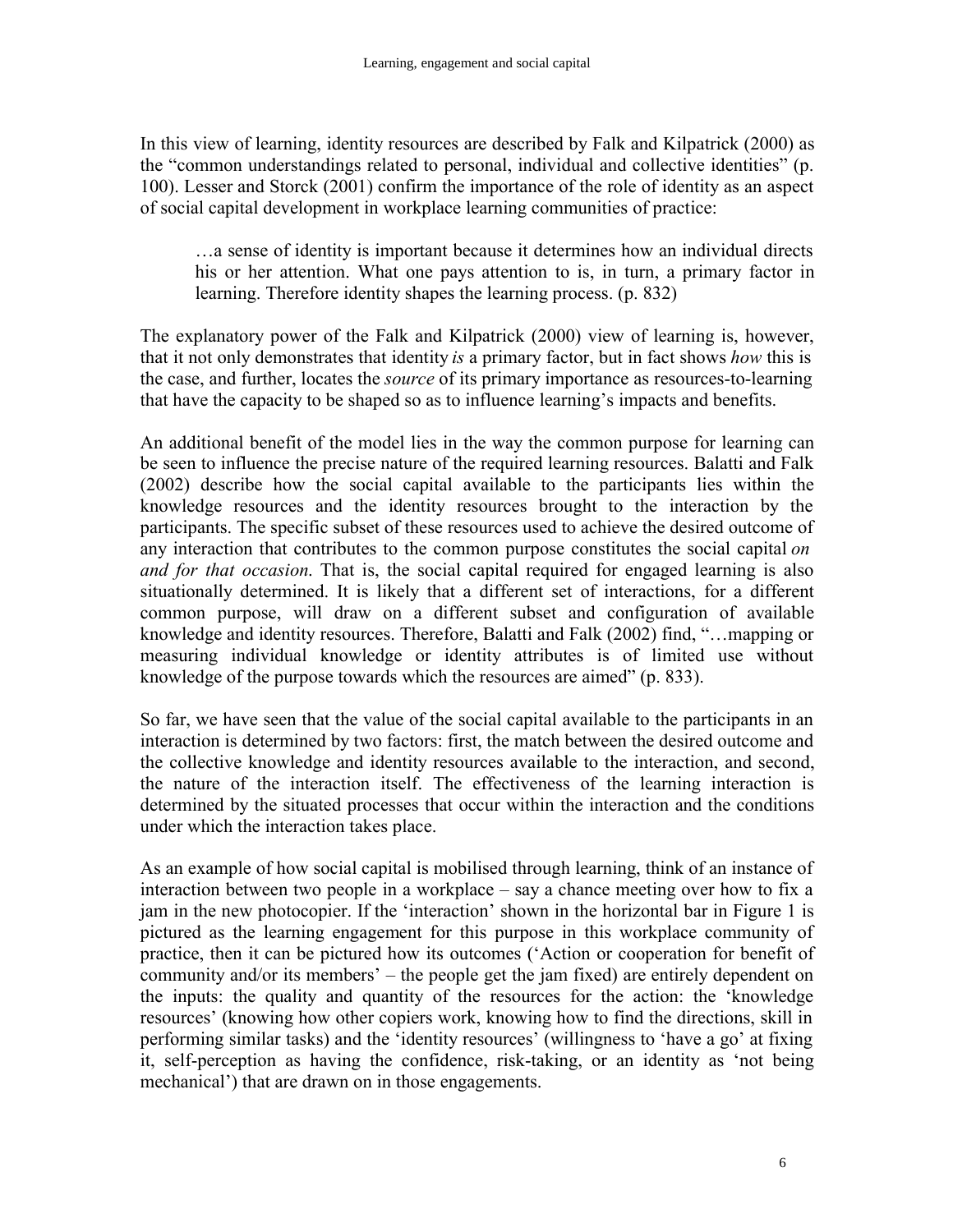Through the construction and reconstruction of knowledge and identity resources according to the requirements of the *collective but specific purpose* in hand (fixing the paper jam), learning has the capacity to produce wider benefits. These benefits can be for individuals (the two people get their copying done and learn to work together in the future), the workplace as a whole (the copier works for those who follow), and for the broader socio-economy (costs involved in repairs are avoided, goodwill built in workplace horizontally and vertically). However, it is equally easy to see in this example how the wrong kinds of knowledge and identity resources being drawn on in the workplace engagement over the photocopier can produce negative outcomes for the individuals and the workplace.

The sorts of goodwill (referred to above) that appropriately resourced engagements can induce might also have spin-off benefits with social and economic impacts through what the social capital literature refers to as 'reciprocity'. Reciprocity can, in its many forms, produce positive and sustainable outcomes, as the sense of obligation to each other gained during interactions produces direct and beneficial knowledge and identity resources for future activities. People are more likely to assist each other once interactions have provided the basis for establishing common values (norms) to which a widening group of people feel able to subscribe. One such study (Ingram & Roberts, 2000) demonstrates how cooperation between rival hotel managers results in dramatic increases to profitability. In another study, Lesser and Storck (2001) find that there are four benefits in social capital building through communities of practice: there is a decrease in the learning curve, increase in customer responsiveness, reduction in rework and preventing of reinvention, and an increase in innovation (p. 839).

However, as also suggested above, the benefits of effective learning via building social capital impact more widely than within the immediate learning community alone. In fact, the OECD (2001b) reports on an empirical analysis of "the relationships between learning (in its various forms) and economic performance at the regional level" (p. 31). One question in the OECD study asks, "What is the importance of social capital in determining the processes of learning?" The answer to this question, in general terms, is that "[A] lack of social capital impedes learning and economic success" (p. 100). Balatti and Falk (2002) describe a study in which the impacts of learning were documented against the OECD (1982) eight indicator areas of socio-economic well-being, a framework taken up by the Australian Bureau of Statistics (2001). The eight areas are Health; Education and learning; Employment and the quality of working life; Time and leisure; Command over goods and services; Physical environment; Social environment and Personal safety. Impacts of learning were documented in all eight areas.

It is important to stress that the identity and knowledge resources drawn on and contributed in the interactions varies, depending on the purpose for the interactions being observed. The significance of this point for the planning of *appropriate* resources for each workplace contextualised task, each of which has a different purpose, cannot be underestimated.

#### *The interaction of learning and context*

The qualities of the knowledge and identity resources are entirely situated, in that they are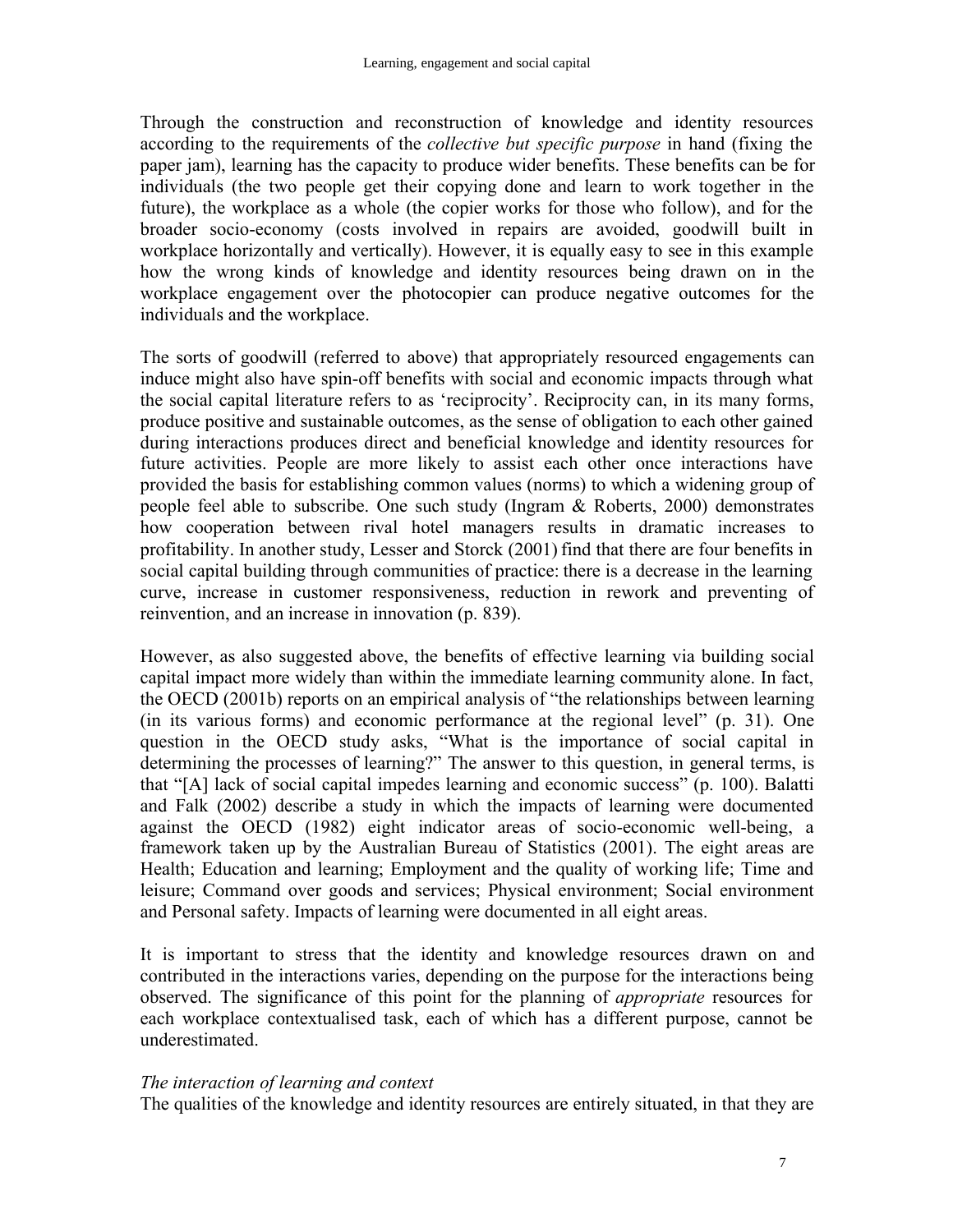shown to depend on specific socio-cultural contextual elements, shaped by what the participants in the learning interaction bring to the learning interaction in the way of knowledge and identity resources. This in turn depends on the context of their lives, including their networks, history, the communities they belong to, their values, selfesteem and the values and norms of the wider society. Learning occurs in, and is given meaning by, its particular socio-cultural context. At the same time, aspects of the context (including the purpose for the interaction) act in a reciprocal relationship with knowledge and identity resources drawn on in each and every learning occasion.

The learning that takes place in interactions depends on context, but it also impacts on context. Micro interactions have the capacity, through learning, to change the knowledge and identity resources of the individual participants. Through their networks and interactions with others, there is the potential for a 'ripple' effect from one learning interaction to impact on subsequent learning interactions involving other individuals. These other individuals may belong to other communities in the wider society, providing a channel for micro level learning interactions to impact at the level of macro social capital.

## **Engaging physical, human and social capital: the case of the plumber's apprentice**

In order to illustrate the point of the paper, that the integration of social capital and learning theory described in the previous section provides a much-needed link between the simple existence of skills and knowledge and the availability of these attributes for the collective well-being of the workplace and the wider community, I will use the case of the plumber's apprentice (Falk, 1995). The discussion will consist of a short transcript of a learning event along with a commentary. The commentary shows how the physical, human and social capital is woven into the fabric of the interactions. It also shows how, without the social capital, the knowledge and skills are not available for wider use.

The learning event takes place between a plumber (P), a city plumbing inspector (I), and a plumber's apprentice (A). The interactions portrayed are not only between people, but also between these people and their physical contextual artifacts such as text books, gazettes and pipes. The learning is seen to draw on two sets of resources, which were described in the previous section on social capital. First, there are the skills and knowledge resources sometimes referred to as human capital. These resources include the participants' knowledge (to a greater or lesser degree) of precedents, relevant physical objects, procedures and rules, together with some skills associated with manipulating the physical objects of 'plumbing'. However, these skills and knowledge do *not alone* constitute 'learning to be a plumber'. The second group of resources drawn on are the identity resources that the participants bring to bear in the course of the social interactions. It is these identity resources that form the vital 'missing' jigsaw pieces of learning to be a plumber.

The plumber is on a building site, and has his apprentice plumber with him. The passage opens with the plumber and his apprentice. The plumber is checking whether the apprentice has learned some material relating to drains. The Plumbing Inspector then joins them. His task is to inspect the work in progress, although he sees himself as being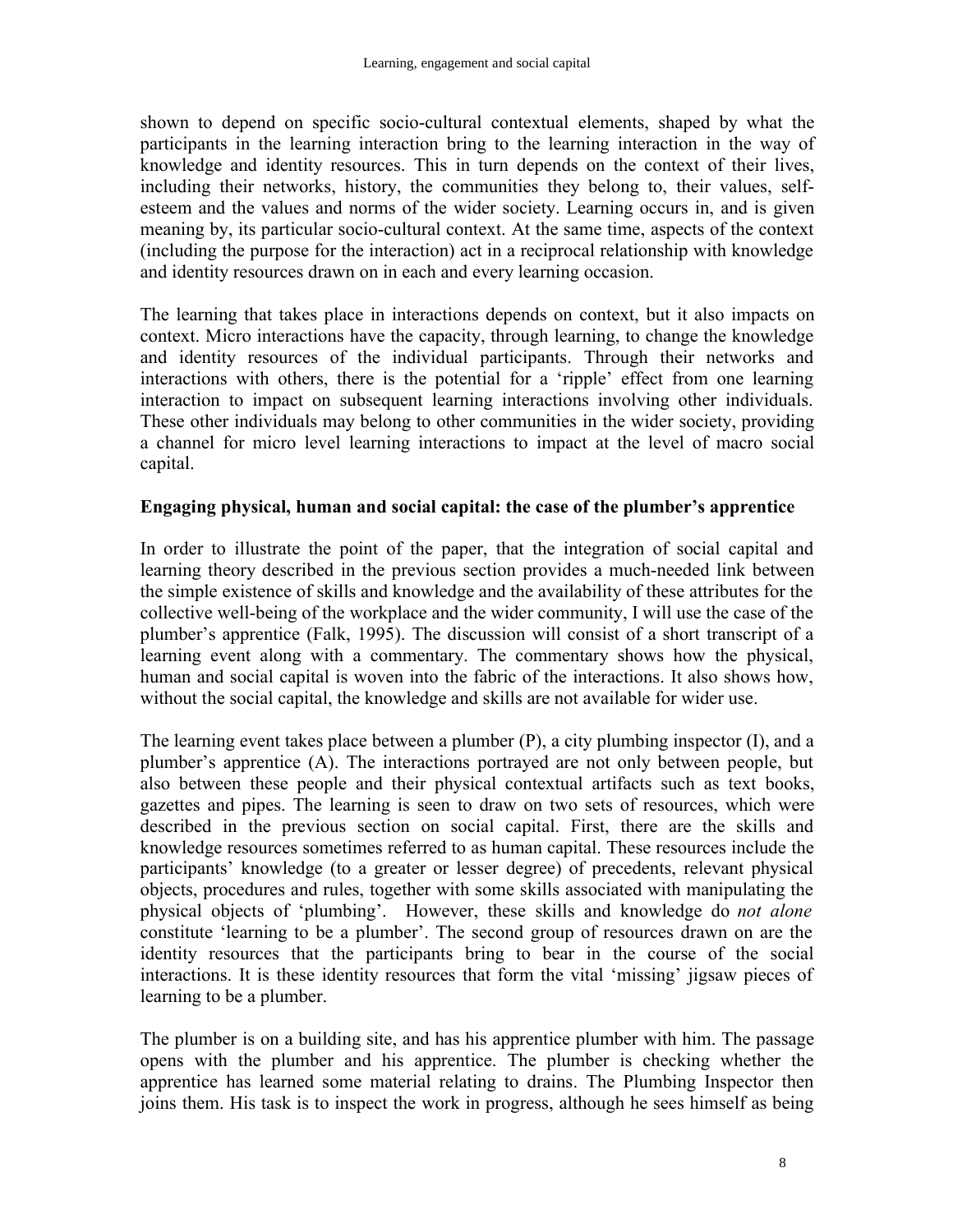of some assistance to the apprentice in learning the ropes.

The by-law referred to in the transcript is in the Sewerage and Water Supply Act. Also referred to is the Australian Quality Standard A.S. 3500.2 – 1990. The Glossary of Terms is a glossary in the gazette of plumbing by-laws.

- 1. P Reading By-law 105, can you combine fixtures into a single discharge pipe and connect it to a DT?
- 2. A Not really. There is no real set out that says that it can be done. Not unless it's in By-law 82. There is no rule, no real direction at all ... is there?
- 3. P OK. I'd like you to read the [National] Standard 3.11, "Unvented Branch Drains". What is the minimum size unvented branch drain you can use? You might have to use Table 6.1 to answer that. [The apprentice reads the Standard]
- 4. A We haven't got to these Standards yet. [in the technical college course]
- 5. P That's OK, it doesn't matter if you're right or wrong.
- 6. A I didn't finish reading it, so I better keep going... 8.5 metres?
- 7. P The length is right 8.5 metres, but what is the minimum diameter?
- 8. I [Plumbing Inspector joins group] Do you want me to go away? Am I making you nervous?
- 9. A 40 mils, I think.
- 10. A [To the Inspector...] What do you reckon?
- 11. I Where does it say 40?
- 12. A I can't see 40 at all, I'm just taking a punt... Minimum size 65 mils, I'm sorry I didn't look at the table.
- 13. I I can give you an interpretation of 50 mils from a fixture drain. Now I want you to look at something. The answer is 65 under the existing By-laws Unvented, connected to a vented house drain. That's the difference.
- 14. P [To apprentice] Were you aware of that?
- 15. A Yeah.
- 16. I Oh bullshit
- 17. A I'll admit; I don't even know half or a third of the By-laws.
- 18. I I'll give you a tip. First thing when looking for anything, look up the Glossary of Terms, and see what you're talking about, and read that. Then look for minimum sizes, "sizing", and all it says there is ... it doesn't actually give a minimum size, but it says "size of pipe", so then you say, OK, what's the minimum size of drains. That does say 65, but then to cover your tracks you have to go back and see what is your minimum size of drain, and you have to go to that section in the book [Glossary].

## *Discussion: Essence of engaged workplace learning: Social capital as knowledge and identity resources*

Learning to be a 'plumber', in this extract, is seen as drawing on social capital resources particular to and defined by the socio-cultural context and purpose so that the process constitutes 'learning' – in this case, learning about the knowledge and identity resources of the plumbing vocation. There is the knowledge of who is important, their roles and when to take notice of them. There is knowledge of the precedents, procedures, rules and communication sites that are used for the purpose in hand. Knowledge of where to look, in what books, and the technical skills associated with extracting meaning from spoken and written texts. The transcript is clearly related to learning the knowledge and identity resources associated with 'being a plumber' and the way the knowledge and identity resources are brought to bear can be traced and documented as 'learning' in this learning event.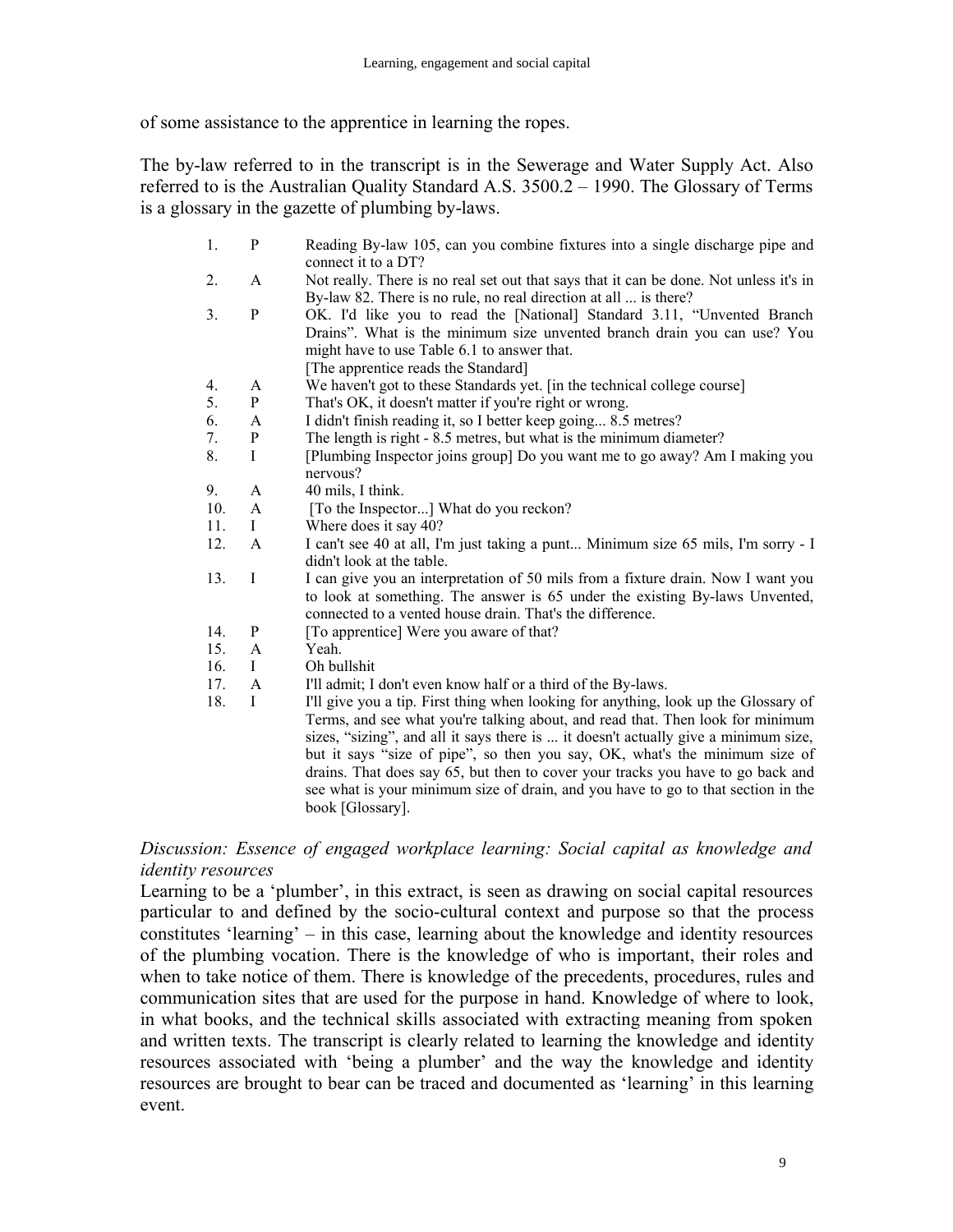The learning interactions in the transcript that draw on social capital resources bring into the social sphere reference to various mediating artifacts, as Engeström (1999a, b  $\&$  c) calls them. For example, turns 1, 3, 6, 12, 13 and 18 refer to the text of the By-laws and the Standards publication. The apprentice responds to the instructions of his workmates, related to the task under discussion, both of the plumber and the inspector, especially in turns 2, 6, 12 and 17. The interspersed nature of the information gathering relevant to the purpose in hand, and its immediate application to the furtherance of answering the question posed in turn 1, punctuate the jointly constructed nature of knowledge and identity in this learning event. The construction of the meaning via the interactions is the vehicle that brings the knowledge and skills into play so that the re-formation of those attributes can be achieved as 'learning'.

Knowledge of, as well as 'learning to be', or 'being able to act out' (identity) the precedents, procedures, roles (interactional infrastructure) and social relations of 'plumbing' (values infrastructure) are equally important resources for learning in this case. The impact on the learning event when the plumbing inspector arrives is evident in, for example, turns 8 to 16. The impact on the apprentice is evident in turn 12 through the uncertainty of the response. Until turn 8, the plumber and apprentice have been answering the question posed in turn 1. From turn 11, the conversation is directed towards pipe diameters and how to find them.

One result of the analysis of the passage above is to show how, for this learning event, there is no one correct answer that can be gained from a single source. The 'right' answer is one which is socially constructed and progressively negotiated by the participants. The sense they end up sharing in common is jointly constructed by them through the conversational turns in the sequence. The outcome of this learning is finally jointly accepted by the participants as the 'right' answer. As seen in the analysis, it is through the apprentice's micro level learning interactions that his developing knowledge works in with the identity formation as 'plumber'. The 'plumber' identity is one that the plumber himself and the plumbing inspector bring to the micro interactions from the meso and macro socio-cultural constructions of the 'plumber' identity and incumbent attributes associated with the category of a 'plumber' as enacted in this event, such as the plumbing inspector's 'tip' in turn 18. Moreover, the apprentice carries meso level identity from his technical education course context, as evidenced in turn 4 through the pronoun 'we', which indexes the coursework associated with 'being a plumber' in the macro level national plumbing Standards, made explicit in turn 3.

It is argued, therefore, that an individual's 'identity', or subjectivity, is created and recreated in the course of these everyday interactive conversations, and is created and recreated intersubjectively as the members draw upon categories of jointly understood meaning – social capital's knowledge and identity resources – as they collectively and progressively accept, create, re-accept and re-create their sense-in-common. The identity resources drawn on in the interactions are, therefore, as central to the learning processes as the knowledge and skills. Neither is it the quantity of resources alone that matters, since the above analysis shows how the *particular*, embedded and contextualised identity resources are equally responsible for what counts as workplace learning.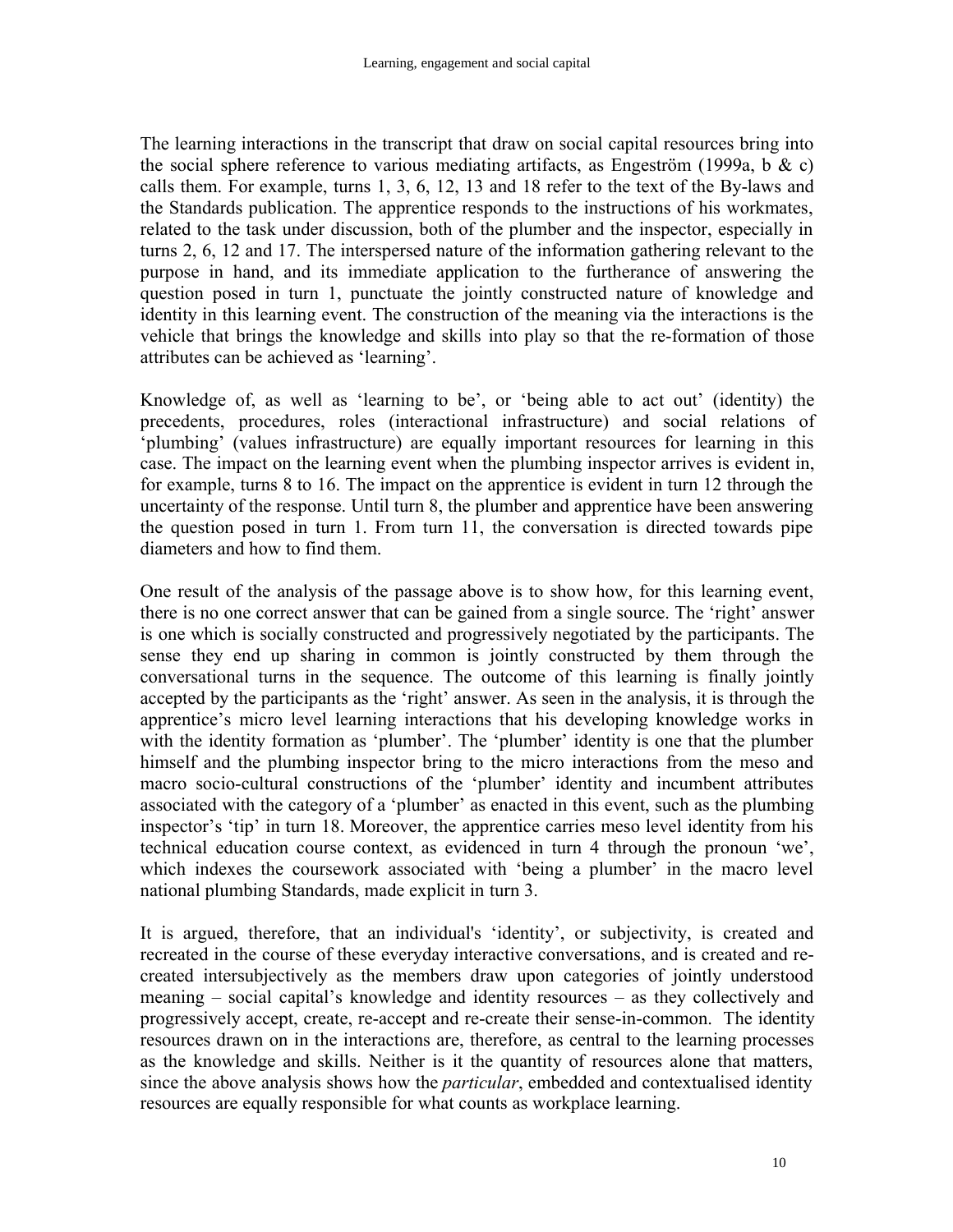## **What does this mean for the practice of workplace learning?**

I have argued that the essence of learning engagement requires the blending of physical, human and social capital in integrated human learning events. More than this, however, is the fact that the events themselves are the only opportunities for skills and knowledge to be brought into play. It is *only* in these opportunities for social capital to be used and built that learning occurs, because these are the times when skills and knowledge are brought out into the public arena. How many times do you recall comments such as "I didn't know you could do that!" – the implication being that the person's skills and/or knowledge, as Portes (1998, p. 7) reminds us, are locked "inside their heads". Only when the opportunities for interaction occur is it possible for the skills and knowledge to become known, and available for useful purposes.

If we are to take seriously the notion of re-focusing our gaze on the resources for engagement rather than on the individuals who are participants in the interaction, we could see value in *designing* learning engagements instead of, as is the case of the plumber's apprentice, just letting them happen. From the first words of turn 18 where the Inspector says "I'll give you a tip" we are alerted to the discrepancy between the *resources needed* for successful learning engagements and their *actual availability for* learning engagements. 'Learning' is often seen as a commodity that lies dormant in a single authority of some kind (a glossary, text book, computer or person) awaiting us to dig it out – or have another (teacher, trainer, facilitator) assist us in this process. The assumption here is that this knowledge is 'true', unitary, objective, and simply needs unlocking from its repositories. The lesson from the case of the plumber's apprentice is that the resources for knowledge building through engagement have not been explicitly recognised or planned for. The Inspector's "tip" points us towards the combined missing complex of resources that, in fact, no single authority holds.

There will always be a crucial role for learning of the kind found in the case of the plumber's apprentice, but think for a moment of the pattern of such a learning event if it were to be rather more designed than serendipitous. First, defining and seeking collective commitment (via needs identification) to the specific purpose for the learning engagement would be the initial subject of the engagement. Second, the need and purpose would then establish the required resources, including explicit identification of the skills and knowledge resources, but as well the components of identity resources and their repositories – the plumber, the Inspector, the rules and glossaries included. Third, the designed engagement would reinforce the commitment to the specific purpose-throughengagement with the defined knowledge and identity resources. Fourth, designed learning engagements would need to be monitored for their uptake of resources-for-purpose in the engagements. Slippage is likely in monitoring where more traditional repositories of 'knowledge' are mistakenly judged as having sole appropriateness. Rather, monitoring needs to ensure that the engagement of knowledge and identity resources combines as knowledge production in ongoing sequences of learning engagements that build to learning events.

The case of the plumber's apprentice is one where the interactions are face-to-face, but as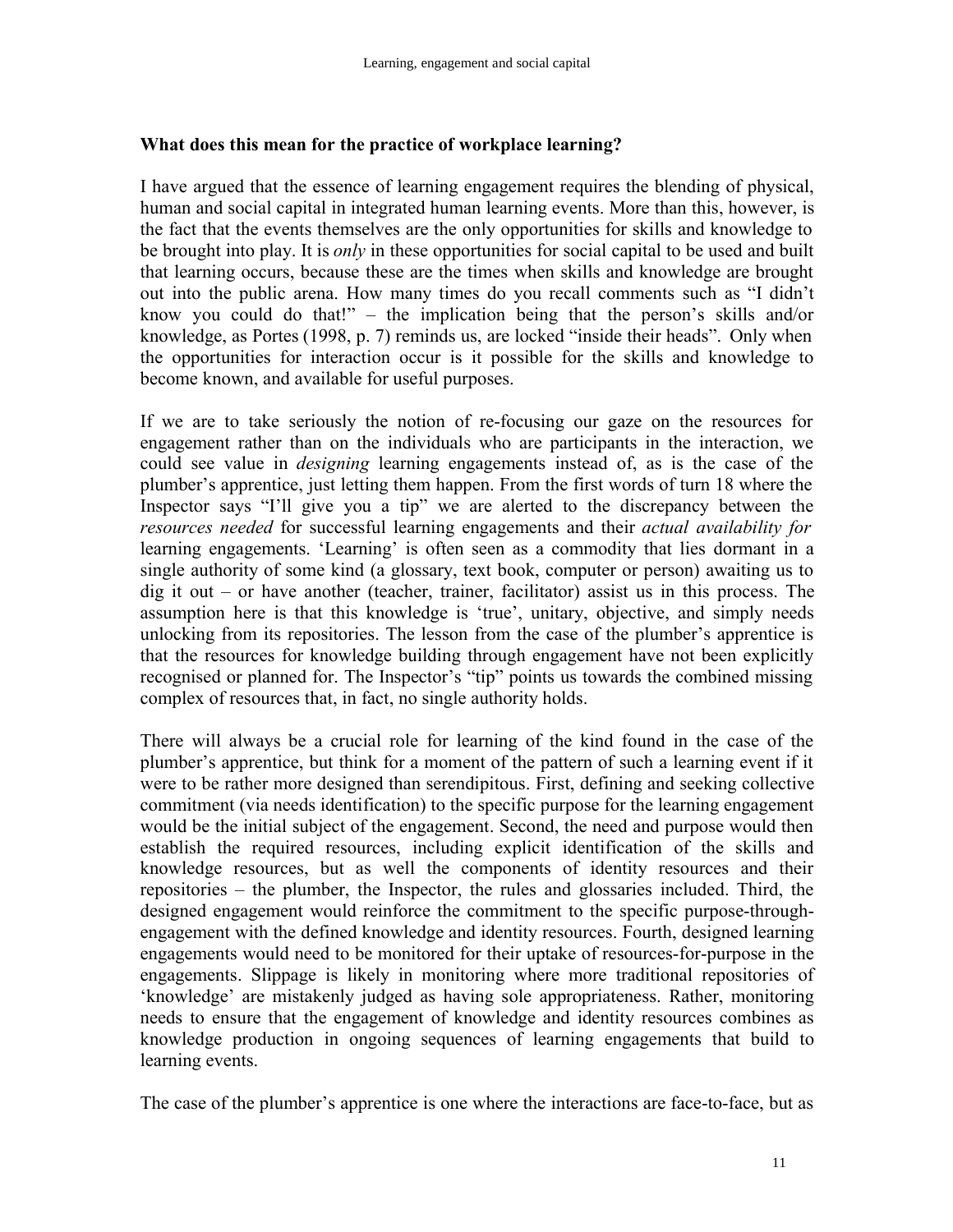noted in the first part of this paper, interactions can be between all manner of other entities, such as a person interacting with people via emails, with their computer software, a book or a piece of paper. The important and central notion here is that it is the interaction that releases the so-called human capital into the public sphere where it can be put to use. Clearly, however, the qualities of those interactions, and the purposes to which they are directed, will determine the strategic component of learning for a particular workplace.

I now return to the question posed by Toni in the opening of this Paper. Essentially, her question is: How do you re-value and transform existing learnings into something tangible and relevant in a different context?

When a person changes tasks within or between workplaces, they bring with them their so-called human capital skills which are locked "inside their heads". To get it out of their heads requires interactions of some kind. The significance of this point for the planning of *appropriate* resources for each workplace contextualised task, where each one has a different purpose, cannot be underestimated. The issue is not one only one of providing the affordances (Billett, 2001) and hoping that engagement will follow: what precisely would be the take-home message the plumber's apprentice received about 'being a plumber' from the scenario above? The issue is to design engagement opportunities so as to better facilitate the inclusion of appropriate aspects of the affordances in each purposeful engagement. This suggests the need to focus not only on the affordances, or characteristics of the individual learners (such as their knowledge or skills), but on the learning engagement as well.

The work described in this paper makes clear that each and every learning engagement will draw on more or less different sets of knowledge and identity resources as relevant to the purpose of the learning engagement of the moment. These resources will be available to a greater or lesser extent in the available affordances. By designing learning opportunities that have been analysed so as to establish the chief aspects of the knowledge and identity resources required for those purposeful learning engagements, the issue of *willingness to engage,* and "what one pays attention to" (Lesser & Storck, 2001, p. 832), is promoted through the mechanism of applied identity resources.

# **Conclusions**

The essence of engagement lies in the simultaneous availability of the 'right' resources for the 'right' purpose and the 'right' time. In teasing out what these 'right' resources are, this paper has identified the vital and often ignored group of social capital resources called here 'identity resources'. It is only via the availability of the 'right' – fit-forpurpose – identity resources that learning in workplaces can be affected and effective. Yes, it is important for workers to possess the 'right' knowledge and skills, but, as we have seen, these can easily lie dormant, and locked up in individuals or indeed expressed through engagement in places and ways that do not benefit the organization. When the organizational capacity is taken to explicitly include the building of appropriate identity resources for the organizational purposes relevant at that time, then operationalising organisational agility becomes strategically possible.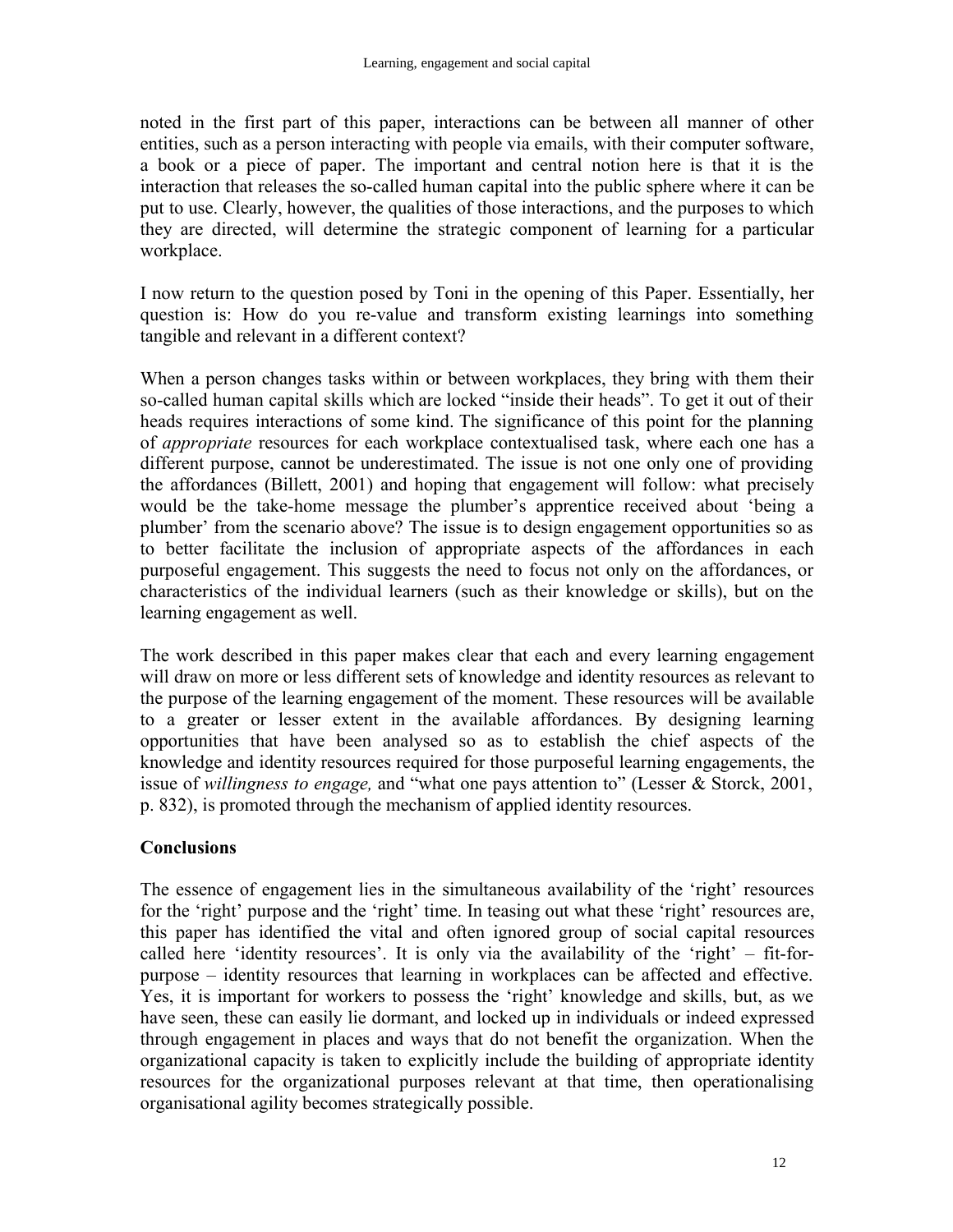The paper has mainly focused on the significance of learning engagements in the case of a particular workplace, but the processes and implications are applicable to all sites of learning. Effective single learning engagements string together to build into learning events. Learning events can have reciprocal benefits for the sites of learning, here a workplace, and their connected communities, as shown in the OECD and other literature discussed early in the paper. Additional lessons from the social capital literature lie in the benefits to be gained for enterprises and other learning sites by facilitating a blend of networking, values-development and trust between workplaces and outside communities, as well as within them, with all the cautions about balance and critique that the term 'real learning' involves.

#### **References**

- Australian Bureau of Statistics (2001). *Measuring well-being: Frameworks for Australian social statistics 2001*. Dennis Trewin, Cat: 4160.0.
- Balatti, J. & Falk, I. (2002). Socioeconomic Contributions of Adult Learning to Community: A social capital perspective. *Adult Education Quarterly,* 52: 4, 281-298.
- Billett, S. (2001) *Learning in the workplace: Strategies for effective practice*, Sydney, Allen and Unwin.
- Bloom, B. (Ed.) (1956). *Taxonomy of Educational Objectives, Book 1, Cognitive Domain.* UK, Longman.
- Boden, D. (1994). *The business of talk: Organizations in action.* UK, Polity Press.
- Bransford, J. (1979). *Human Cognition: Learning, Understanding and Remembering.* US, Wadsworth.
- Brookfield, S. (1986). Understanding and facilitating adult learning. San Francisco, Jossey-Bass.
- Brown, P. & Lauder,H. (2000). Human capital, social capital, and collective intelligence in S. Baron, J., Field & T. Schuller, *Social capital: Critical perspectives.* Oxford, Oxford University Press.
- Candy, P. (1991). *Self-Direction for Lifelong Learning: A Comprehensive Guide to Theory and Practice*. CA, Jossey-Bass.
- Coleman, J. (1988). Social capital in the creation of human capital, *American Journal of Sociology,* 94, Supplement S, 95-120.
- Engeström, Y (1999a). Activity theory and individual and social transformation, in Y. Engeström, R. Miettinen, & R. Punamaki (Eds.), *Perspectives on activity theory*, pp. 19-38 Cambridge, Cambridge University Press.
- Engeström, Y. (1999b). Innovative learning in work teams: Analyzing cycles of knowledge creation in practice, in Y. Engeström, R. Miettinen, & R. Punamaki (Eds.), *Perspectives on activity theory*, pp. 377-406. Cambridge, Cambridge University Press.
- Engeström, Y. (1999c). *Expansive Learning at Work: Towards an Activity-Theoretical Reconceptualisation*, Brisbane, Centre for Learning and Work Research, Griffith University.
- Falk, I. (1995). A reconceptualisation of learning: Why put critical literacy into practice? *Critical Forum,* 3: 2 & 3, 64-81.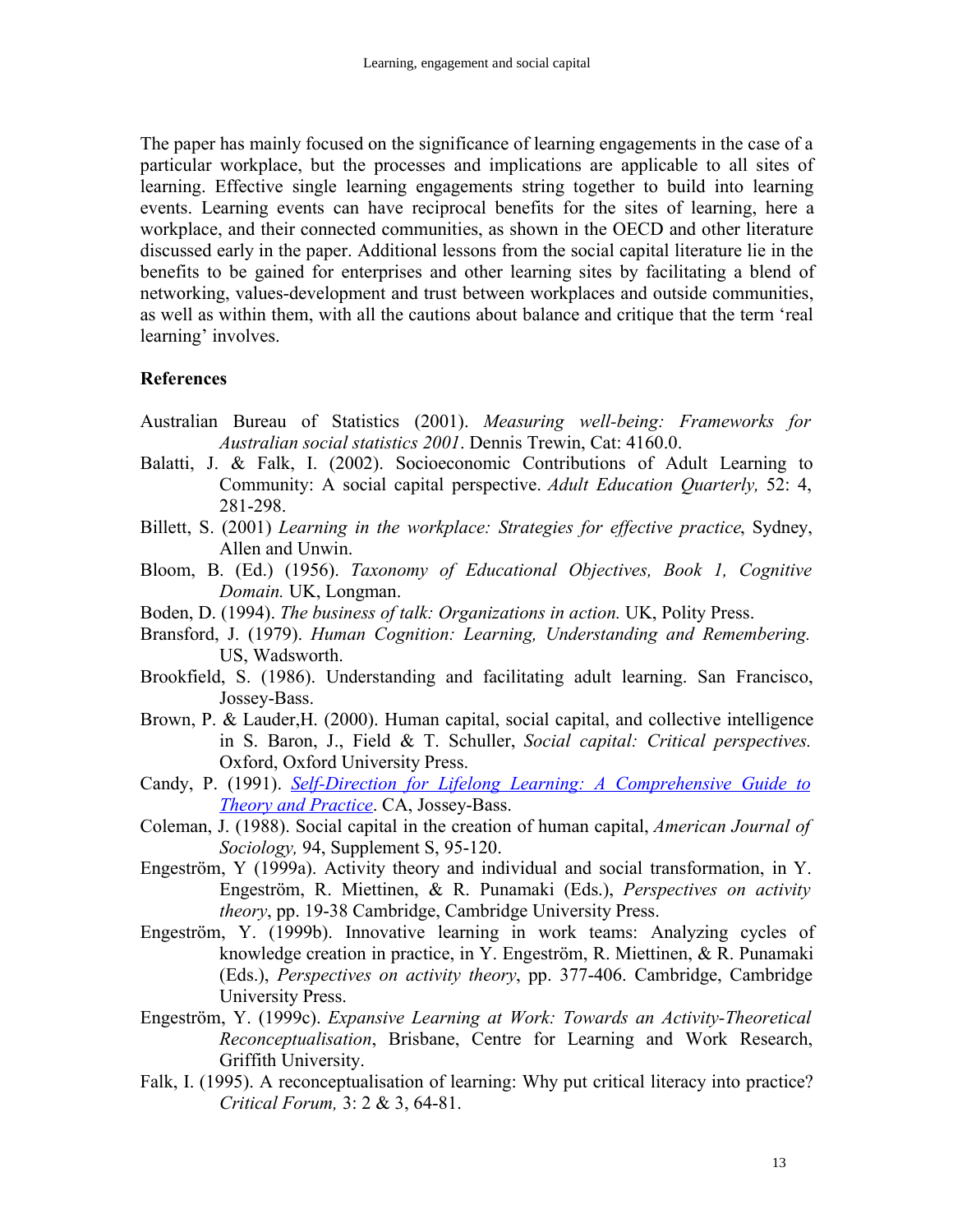- Falk, I. (1997a). Community learning: Using learning to reconceptualise community wellbeing, in L. Mesiti & F. Vanclay (Eds.) *Sustainability and Social Research*, 23- 42. Wagga Wagga, Centre for Rural Social Research, Charles Sturt University.
- Falk, I. (1997b). A learning community: Learning as a strategic process to achieve sustainability in communities. *Community Quarterly,* 43, June, Special Topic: Rural Issues. 15-21.
- Falk, I. (2001). Literacy by design not by default: Social capital's role in literacy learning. *UK Journal of Reading Research.* 24: 3, 314-324.
- Falk, I. & Harrison, L. (1998). Community learning and social capital: 'Just having a little chat', *Journal of Vocational Education and Training,* 50: 4, 609-627.
- Falk, I. & Kilpatrick, S. (1999). *Re-focusing on learning regions: Education, training and lifelong learning for Australia's wellbeing,* Commissioned Chapter, Regional Australia Summit, Parliament House, Canberra, 27–29 October.
- Falk, I. & Kilpatrick, S., (2000). What is social capital? A study of rural communities. *Sociologia Ruralis* 40:1, 87-110.
- Fauré, E. (1972). *Learning to be: The world of education today and tomorrow*, Paris, UNESCO.
- Fukuyama, F., (1995). *Trust: The Social Virtues and the Creation of Prosperity*. New York, NY, Free Press.
- Gagné, E. (1985). *The cognitive psychology of school learning.* Canada, Little Brown & Co.
- Ingram, P. & Roberts, W. (2000). Friendship among competitors in the Sydney hotel industry. *American Journal of Sociology,* 106: 2, 387-407.
- Lave, J. & Wenger, E. (1991). *Situated Learning - Legitimate Peripheral Participation* New York, Cambridge University Press.
- Lesser, E. & Storck, J. (2001). Communities of practice in organizational performance*. IBM Systems Journal,* 4: 4, 831-842.
- Merriam, S. (Ed.). (2001). The new update on adult learning theory.*New Directions for Adult and Continuing Education*, *89*. San Francisco, Jossey-Bass.
- Mezirow, J. (1994). Understanding transformation theory. *Adult Education Quarterly,* 44: 4, 222–231.
- Nahapiet, J., & Ghoshal, S. (1998). Social capital, intellectual capital, and the organizational advantage. *Academy of Management Review,* 23: 2, 242-266.
- OECD (2001a). *The Well-being of Nations: The Role of Human and Social Capital.* Paris, OECD.
- OECD (2001b). *Cities and regions in the new learning economy: Education and skills*. Paris, OECD.
- OECD (1982). *The OECD list of social indicators*. OECD social indicator development programme. Paris, OECD.
- Portes, A. (1998). Social capital: Its origins and applications in modern sociology. *Annual Review of Sociology*, 24:1, 1-24.
- Putnam, R. (1993). *Making Democracy Work: Civic Traditions in Modern Italy*. Princeton, NJ, Princeton University Press.
- Wenger, E. (1998). *Communities of Practice. Learning, meaning and identity,* Cambridge, Cambridge University Press.
- Woolcock, M. (1998). Social Capital and Economic Development: Toward a Theoretical